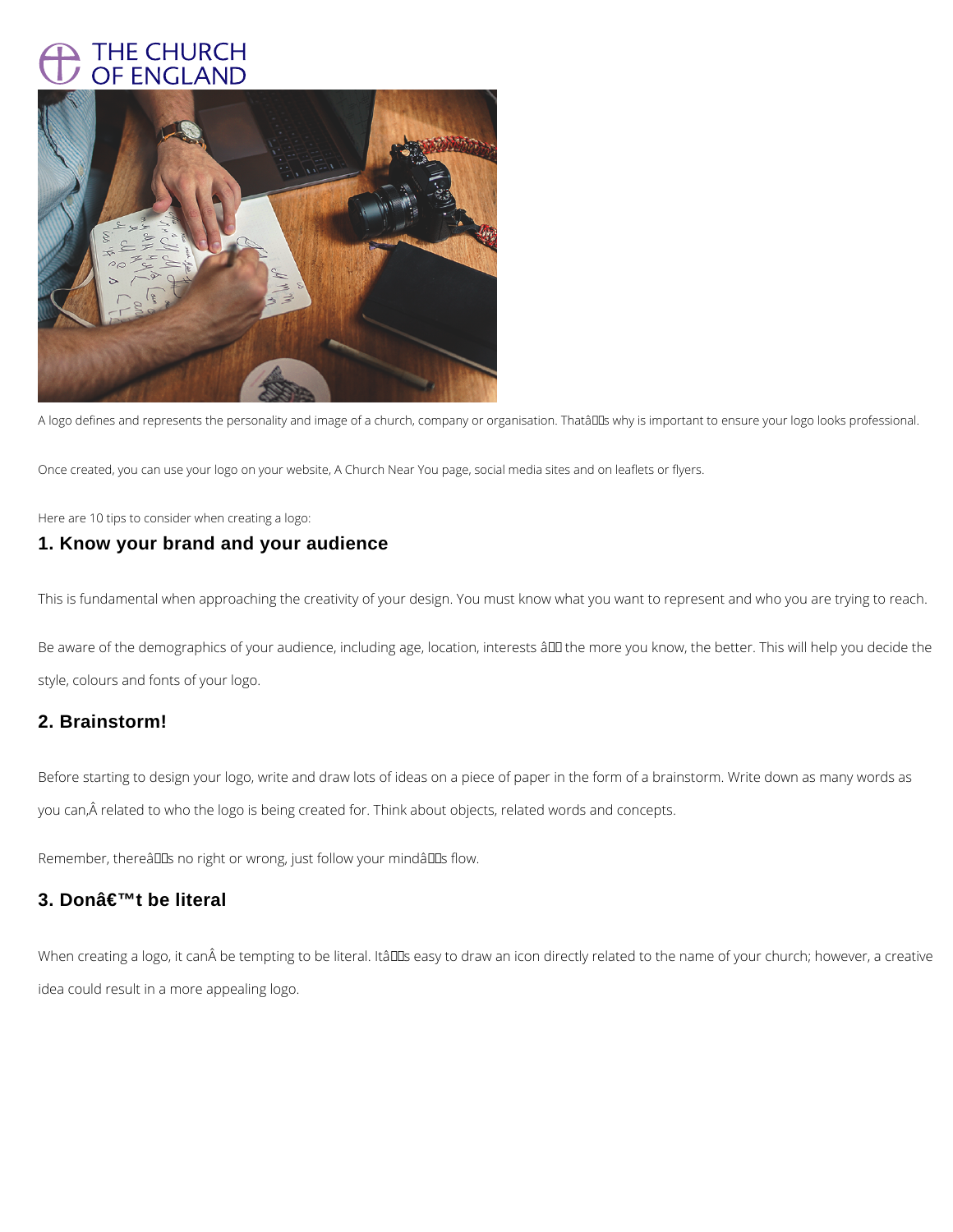For example, if we were creating a logo for an organisation called White Rabbit, you could li out a specific part of the rabbit? It might be its round tail, cute nose or the print of its paws make your logo more appealing and interesting.

Or, you could think about a concept related to the rabbit. For example, when thinking about the characteristic jumping and bouncing. Could you use the concept of jumping, instead of the actual animal?

The internet is a great source of inspiration, but donâ $\in$   $\mathbb {M}$ t forget bookshops and libraries, wh logos too.

#### 4. Do your research

Research is great for inspiration, but most importantly it helps you to avoid creating something

#### 5. Draw it

A good logo often starts with pencil and paper. Don't throw yourself in front of your comp variations of the idea. Work on proportions and change the layout of the elements until you a

#### 6. Digitalise it

Now itâ $\epsilon$ ™s time to move to a computer and start converting your logo into a digital file.

Traditionally, you would need to use a program like Adobe Illustrator, however, there are now access to Ctahnist as a great free alternative. Find an online out to use

Tip: When downloading your file from Canva, choose the .png file format to use on your webs

#### 7. Choose readable fonts

When choosing the fonts, stick to the most readable ones. Your audience needs to be able to

Tip: Never use more than two different fonts in any design to improve readability.

There is a whole philosophy and meaning behind every colour, so choose the colours that be

Remember, your logo must work in black and white too, so start here, and then make a secon

Tip: Download two versions of your logo, for versatility. One in black and white and another